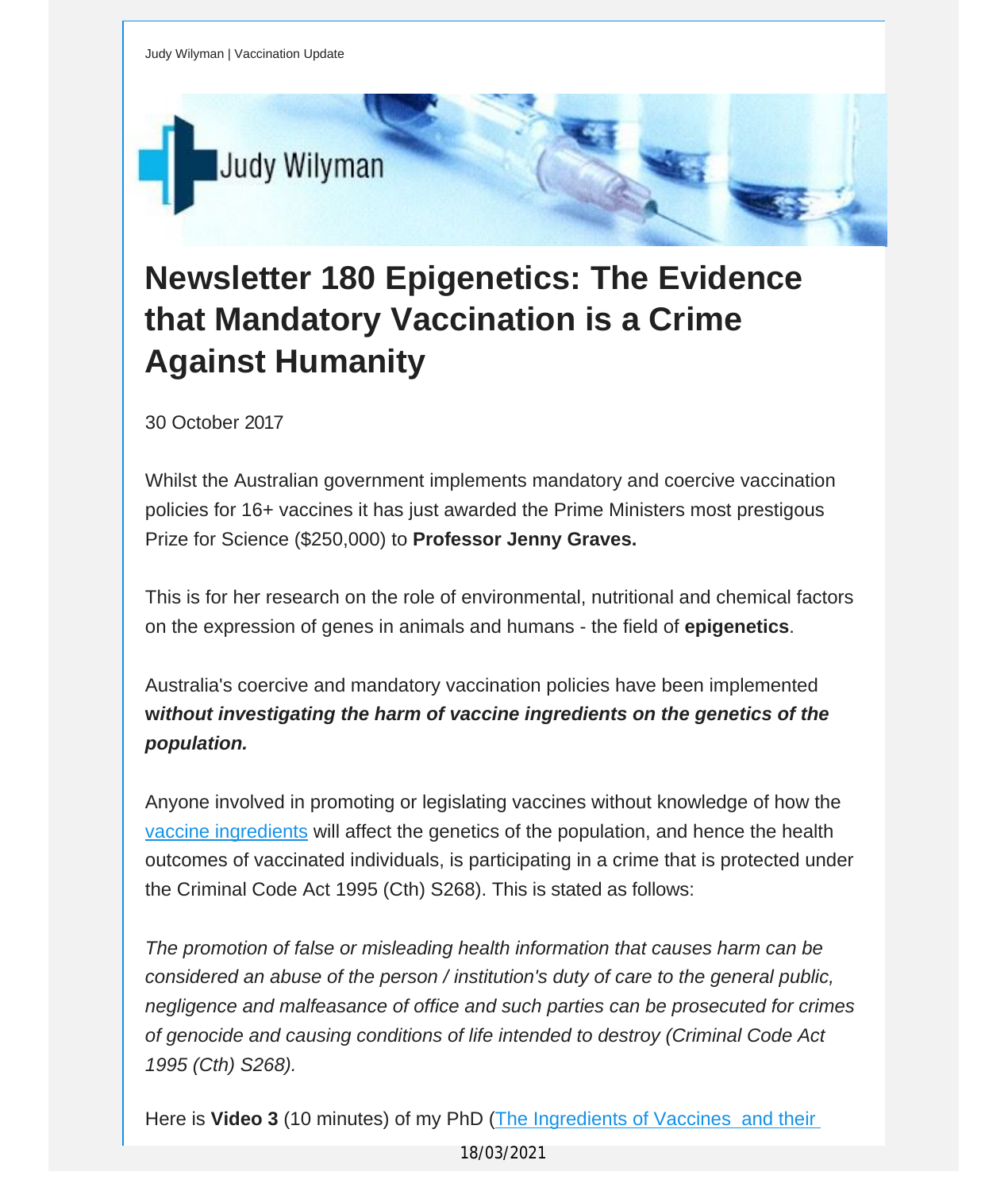Effects on Human Health) ([Transcript](https://vaccinationdecisions.us8.list-manage.com/track/click?u=f20605fde3732e41929f4a3f2&id=31881cb2c0&e=fec8337d3c) for Video 3) that provides the evidence that governments have never investigated the components of vaccines for their effects on human genes and hence the health of vaccine recipients.

Governments have been promoting vaccines for decades by ignoring the harm that they cause and this will increase exponentially with mandatory and coercive policies that enforce 16 + vaccines. Here are the links to Videos 1 and 2 that describe the flawed theories that are being used to promote vaccines to the public and politicians:

## *i) Video 1 (7 minutes) The Undone Science in [Government](https://vaccinationdecisions.us8.list-manage.com/track/click?u=f20605fde3732e41929f4a3f2&id=d2d8e6c180&e=fec8337d3c) Vaccination [Policies](https://vaccinationdecisions.us8.list-manage.com/track/click?u=f20605fde3732e41929f4a3f2&id=d2d8e6c180&e=fec8337d3c)*

*ii) Video 2 (7 minutes) [Vaccine-created](https://vaccinationdecisions.us8.list-manage.com/track/click?u=f20605fde3732e41929f4a3f2&id=e1342c369e&e=fec8337d3c) Herd Immunity did not Control [Infectious](https://vaccinationdecisions.us8.list-manage.com/track/click?u=f20605fde3732e41929f4a3f2&id=e1342c369e&e=fec8337d3c) Diseases*

Notices of Liability will be sent to any Australian policitians or academics who have participated in promoting or legislating vaccination policies that are based on false/ or misleading information about vaccine safety and efficacy.

Please see below for action you can take to protect your health.

Yours Sincerely, Judy Wilyman PhD *Bachelor of Science, University of NSW Diploma of Education (Science), University of Wollongong Master of Science (Population Health), Faculty of Health Sciences, University of Wollongong. PhD in The Science and Politics of the Australian [Government's](https://vaccinationdecisions.us8.list-manage.com/track/click?u=f20605fde3732e41929f4a3f2&id=aa2efaefb7&e=fec8337d3c) Vaccination Program, UOW School of Social Science, Media and Communication (re-named the School of Humanities and Social Inquiry in 2014).*